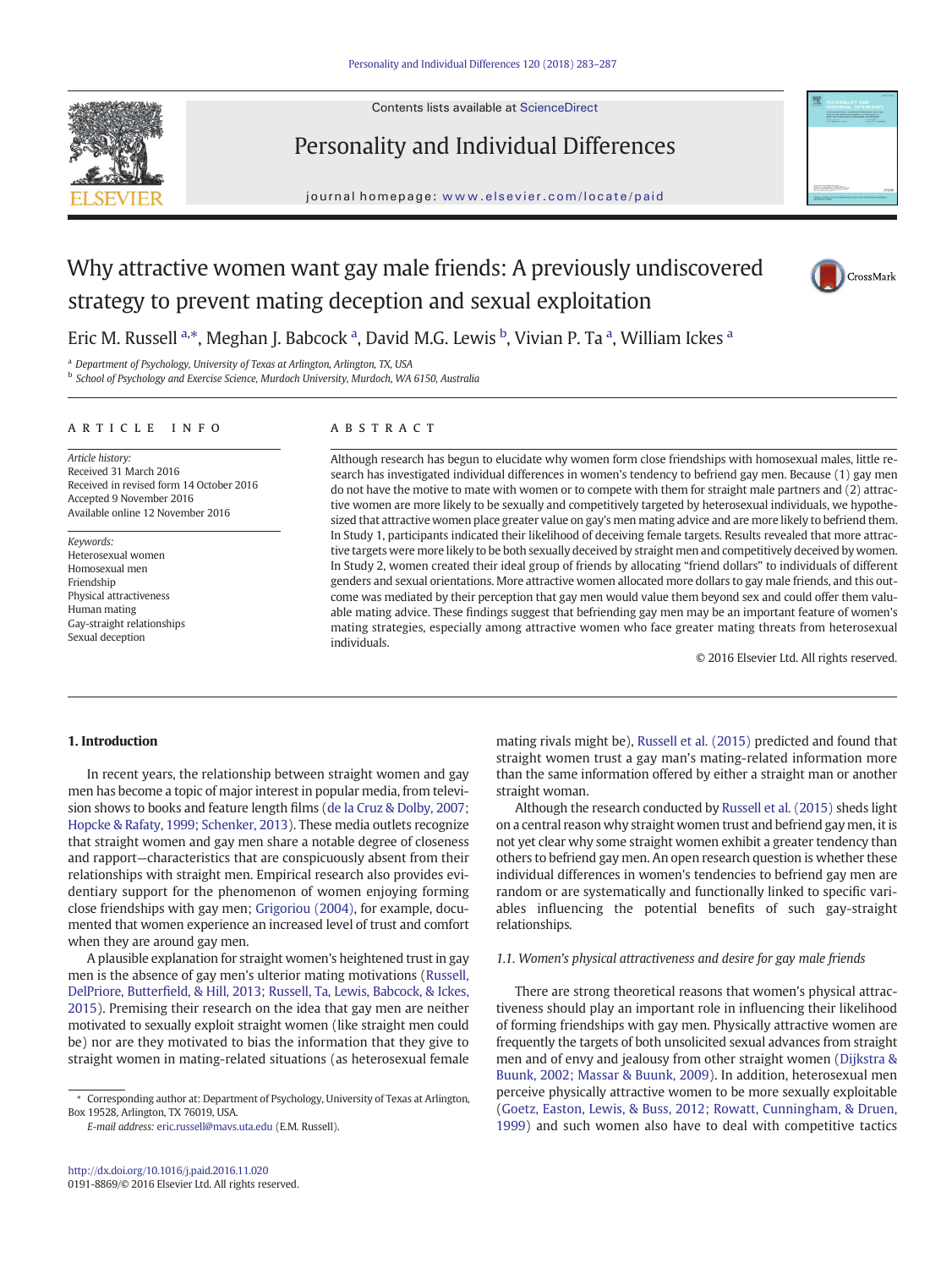initiated by other straight women [\(Agthe, Sporrle, & Maner, 2011;](#page-4-0) [Fisher, 2004\)](#page-4-0).

Because of the heightened sexual threat and competition that physically attractive women face, such women may be particularly motivated to form friendships with gay men. Consistent with this idea, women with more positive perceptions of their bodies tend to report having a greater number of gay male friends [\(Bartlett, Patterson, VanderLaan, &](#page-4-0) [Vasey, 2009\)](#page-4-0). This correlational finding is consistent with the notion that women who see themselves as more attractive may be more inclined to enter friendships with gay men in order to mitigate the costs that they could potentially incur in their friendships with heterosexual individuals.

Given the high mating-related costs that attractive women can experience in friendships with straight men and other straight women, attractive women are expected to highly value mating-related advice from their gay male friends. Note that this expectation does not depend on gay men necessarily possessing any particular mating expertise. Rather, it rests on our assumption that attractive women would particularly value gay men's mating-related advice because of straight men's and other women's motives to bias the mating-related information that they give to straight women. Indeed, recent research has demonstrated that straight women perceive more sincerity in gay men's mating-related advice relative to advice provided by straight men and straight women [\(Russell et al., 2015](#page-4-0)). Further, because attractive women are more likely to be the targets of deceptive manipulation by heterosexual individuals, they should place a particularly high value on gay men's mating advice and exhibit an elevated tendency to seek them out as friends.

### 1.2. The present research

We advanced the hypothesis that physically attractive women's increased risk of being deceived by heterosexual individuals motivates their desire to befriend gay men. In Study 1, we investigated whether attractive women were more likely to be the targets of exploitative sexual advances and competitive mating deception. We predicted that attractive female targets would be (1) more likely to be sexually exploited by straight men and (2) more likely to be competitively deceived by straight women. In Study 2, we investigated whether women's physical attractiveness predicts their valuation of gay men's mating-related advice and their desire to befriend gay men. Specifically, we predicted that (1) more physically attractive women would possess a greater desire to have gay male friends, and (2) that this relationship would be mediated by two factors: (a) the belief that gay men (more than straight men) value them beyond their sexuality, and (b) their valuation of gay men's mating-related information.

# 2. Study 1

### 2.1. Method

# 2.1.1. Participants

One hundred and three undergraduate students (60 heterosexual females, 43 heterosexual males) participated for partial course credit. The mean age of the sample was 21.02 years ( $SD = 3.47$ ). The sample was 36% Caucasian, 24% Hispanic, 13% African American, and 19% Asian. Eight percent of participants identified with other ethnicities.

# 2.1.2. Materials

2.1.2.1. Female photographs. We recruited a different sample of 68 women to create our Study 1 stimuli. These women were instructed to come to the laboratory wearing form-fitting clothing (e.g., yoga pants, non-baggy tee-shirts) and no makeup. Upon obtaining each woman's informed, written consent, a research assistant took a fullbody, front-facing photograph of each woman. We compiled all 68 photographs and displayed each photograph individually to an independent group of raters ( $N = 10$ ,  $\alpha = 0.94$ ) who rated the physical attractiveness of each participant on a 10-point scale  $(1 = \text{very}$ unattractive,  $10 =$  very attractive).

# 2.1.3. Procedure

The 103 actual participants in Study 1 completed the study online. The participants viewed all 68 female target photographs and were presented with the following prompt prior to viewing each photograph: "Imagine that you encounter the following woman at a party. Please consider each of the questions pertaining to you and to the woman in the photograph." Then, each male participant indicated the likelihood that he would try to (1) seduce the woman, (2) convince the woman to have sex with him, (3) tell the woman what she wants to hear in order to have sex with her, and (4) persuade her that he is a good catch. Each female participant indicated the likelihood that she would (1) feel threatened by the woman, (2) compete with the woman for a mate, (3) withhold information from the woman about potential mating opportunities, and (4) divert the woman's attention away from a potential mate that the female participant herself is interested in. All items were answered on a 7-point Likert-type scale ( $1 =$  very unlikely,  $7 =$ very likely).

## 2.2. Results

We computed composite scores of the four items pertinent to sexually exploiting the target (male participants;  $\alpha = 0.95$ ) and competitively deceiving the target (female participants;  $\alpha = 0.94$ ) by averaging the participants' responses on these measures. Because each participant viewed all targets, ratings were nested within participant in hierarchical linear modeling (HLM) analyses that tested the relationships between the female targets' physical attractiveness and the two outcome measures of (1) the male participants' reported likelihood of attempting to sexually exploit them and (2) the female participants' reported likelihood of competitively deceiving them.

As predicted, men's reported likelihood of attempting to sexually exploit female targets increased with the targets' attractiveness,  $\beta = 0.38$ ,  $SE = 0.01$ ,  $p < 0.001$ . Also as predicted, women's reported likelihood of competitively deceiving the female targets increased with the attractiveness of the targets,  $\beta = 0.30$ ,  $SE = 0.01$ ,  $p < 0.001$  (see [Fig. 1\)](#page-2-0).

#### 3. Study 2

#### 3.1. Method

#### 3.1.1. Participants

The same 68 women that participated as the targets in Study 1 served as the participants in Study 2. All women were heterosexual, and the mean age of the sample was 21.00 years ( $SD = 5.15$ ). The sample was 34% Caucasian, 22% Hispanic, 25% African American, and 6% Asian. Thirteen percent of the participants identified with other ethnicities. All participants received partial course credit for their participation in Study 2.

#### 3.1.2. Measures.

3.1.2.1. Physical attractiveness ratings. We used the same independent ratings of attractiveness as in Study 1.

3.1.2.2. Women's beliefs about gay men. Because the Study 1 findings clearly supported our expectation that straight men are particularly likely to sexually target and deceive attractive women, we wanted to assess the degree to which these women would feel that gay men uniquely value them beyond their sexuality. To assess this, we had participants indicate their level of agreement with the following statement on a 7 point Likert-scale: "I believe that gay men – relative to straight men –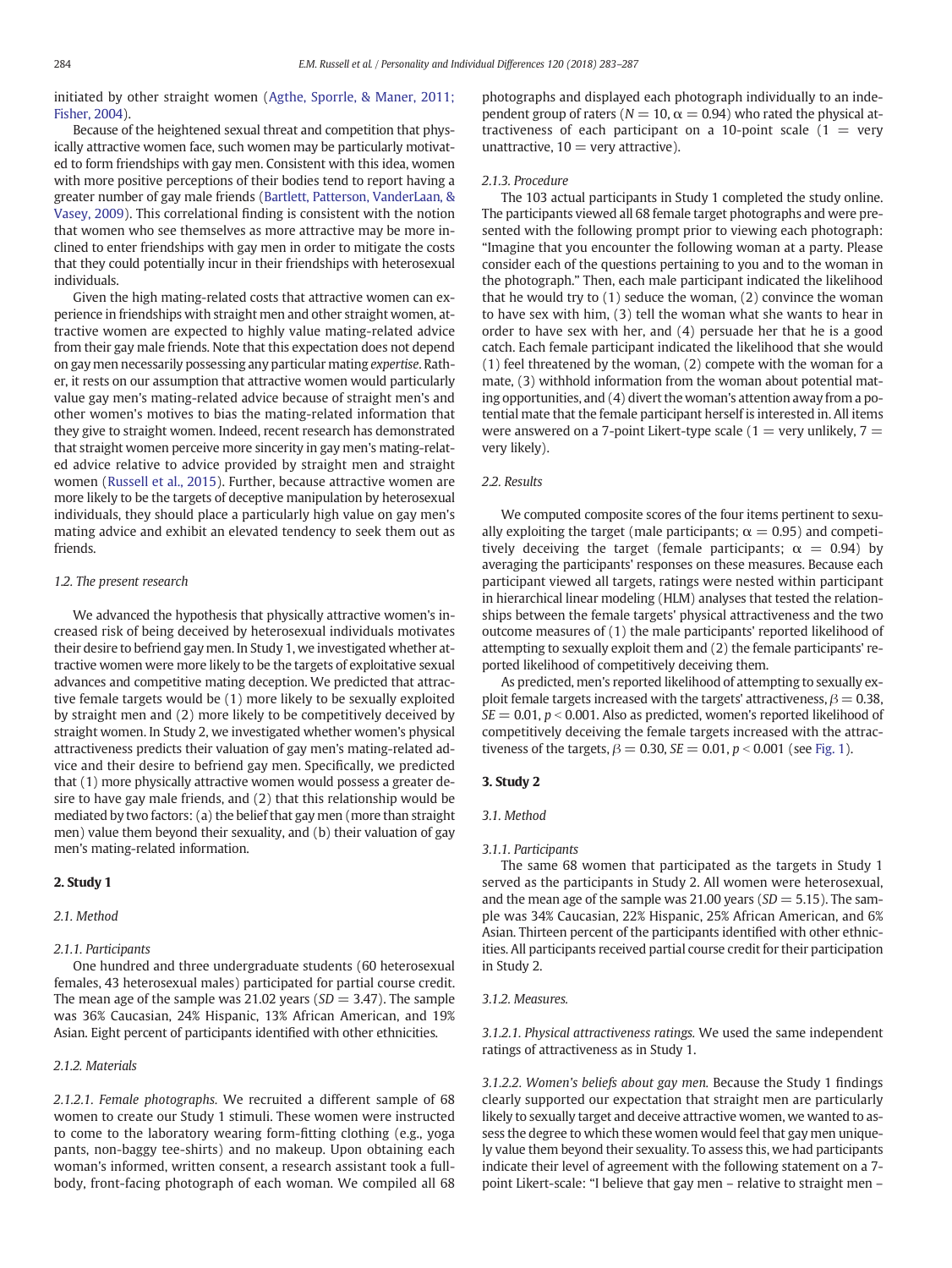<span id="page-2-0"></span>

Fig. 1. The relationships between the female target's attractiveness and (a) men's reported likelihood to sexually exploit the target, and (b) women's reported likelihood to competitively deceive the target (Study 1). Data points represent a mean rating for each female target.

are more likely to value me beyond my sexuality"  $(1 =$  strongly agree;  $7 =$  strongly agree). We also wanted to assess whether this perception of gay men enhanced women's valuation of gay men's mating-related information. We therefore had participants also indicate their level of agreement with the following three statements: (1) "I believe gay men could offer me valuable and honest advice if I wanted to look my best," (2) "I value gay men's honest and unbiased insights into dating and relationships" and (3) "I value gay men's unbiased, 'male' perspective." We averaged women's responses on these three items ( $\alpha = 0.81$ ) to create a composite score of their valuation of gay men's mating-related advice.

3.1.2.3. Budget allocation task. The Study 2 participants then completed a budget allocation task that was inspired by previous research (see e.g., [Lewis et al., 2011; Li, Bailey, Kenrick, & Linsenmeier, 2002\)](#page-4-0). This task required the participants to spend "friend dollars" on individuals of different genders and sexual orientations to create their ideal group of friends. The participants were given a total budget of 18 friend dollars and were asked to allocate these funds to create the constituency of their ideal friend group of (1) straight female friends, (2) straight male friends, (3) gay male friends, and (4) lesbian female friends. Each 'type' of friend cost the participants' one 'friend dollar.' Therefore, each participant could potentially choose 18 of one type of friend or a combination of individuals of varying genders and sexual orientations.

### 3.1.3. Procedure

The participants were informed that they would be participating in a study designed to examine their friendship preferences. First, the participants answered a questionnaire that included items assessing demographics (e.g., age, ethnicity) as well as the previously-described items that assessed the women's beliefs about gay men. The participants then completed the budget allocation task to create their ideal group of friends.

# 3.2. Results

To test our first prediction that the women's physical attractiveness would be linked to the number of 'friend dollars' that they spent on gay male friends, we conducted bivariate correlational analyses to examine the associations between each participant's attractiveness and the total dollar amount that they spend on each type of friend (i.e., straight female, straight male, gay male, and lesbian female). As expected, as the women's rated attractiveness increased, the number of friend dollars they spent on gay male friends also increased,  $r(66) = 0.26$ ,  $p = 0.04$ . On the other hand, the women's attractiveness was not systematically linked to the number of dollars that they spent on any of the other friend types (all  $ps \geq 0.38$ ).

### 3.2.1. Mediation analysis

To test the prediction that the women's valuation of gay men's mating-related advice mediates the relationship between women's attractiveness and dollars spent on gay male friends, we performed a multiple mediation analysis (5000 bootstrap resamples) of the pathway from woman's attractiveness to dollars spent on gay male friends through the following mediators in sequence: (1) the women's belief that gay men—relative to straight men—value them beyond sex, and (2) the women's valuation of gay men's mating advice.

Overall, this model exhibited good fit and accounted for a significant proportion of variance in the number of 'friend dollars' allocated to gay male friends,  $R^2 = 0.15$ ,  $F(3, 64) = 3.71$ ,  $p = 0.02$ . First, more physically attractive women were more likely to believe that gay men—relative to straight men—are more likely to value them beyond their sexuality,  $\beta = 0.48$ , SE = 0.11, p < 0.001. This increased belief led women to place greater value on gay men's mating advice,  $\beta = 0.48$ ,  $SE = 0.11$ ,  $p < 0.001$ , which in turn led them to allocate a greater proportion of their 'friend dollar' budget to gay male friends,  $\beta = 0.29$ ,  $SE = 0.15$ ,  $p = 0.05$ . Consequently, and as predicted, this indirect effect of women's attractiveness on dollars allocated to gay male friends was statistically significant,  $\beta = 0.09$ ,  $SE = 0.05$ , 95% CI [0.01, 0.23] (see [Fig. 2](#page-3-0)). Importantly, the effect of women's attractiveness on their expenditure on gay male friends was fully mediated by their beliefs about gay men's valuation of them and their valuation of gay men's mating advice; there was no direct effect after controlling for the two sequentially ordered mediators in the model,  $\beta = 0.16$ ,  $SE = 0.13$ ,  $p = 0.23$ .

# 4. Discussion

Although recent efforts have begun to uncover why straight women experience a greater sense of trust and comfort with gay men than with heterosexual individuals ([Russell et al., 2013; Russell et al., 2015](#page-4-0)), previous research has not proposed any individual-differences variables in women that would predict their likelihood of befriending gay men and valuing their mating advice. Previous studies and literature sources have revealed that many straight women enjoy making gay male friends and spending much of their time with them [\(Cho, 2001;](#page-4-0) [Hopcke & Rafaty, 1999; Malone, 1980](#page-4-0)), but they have failed to identify who these women are or to explain why they are more likely to want gay male friends. The current studies provide the first evidence of a systematic predictor of individual differences among women in their desire to seek out gay male friendship and companionship: the women's physical attractiveness.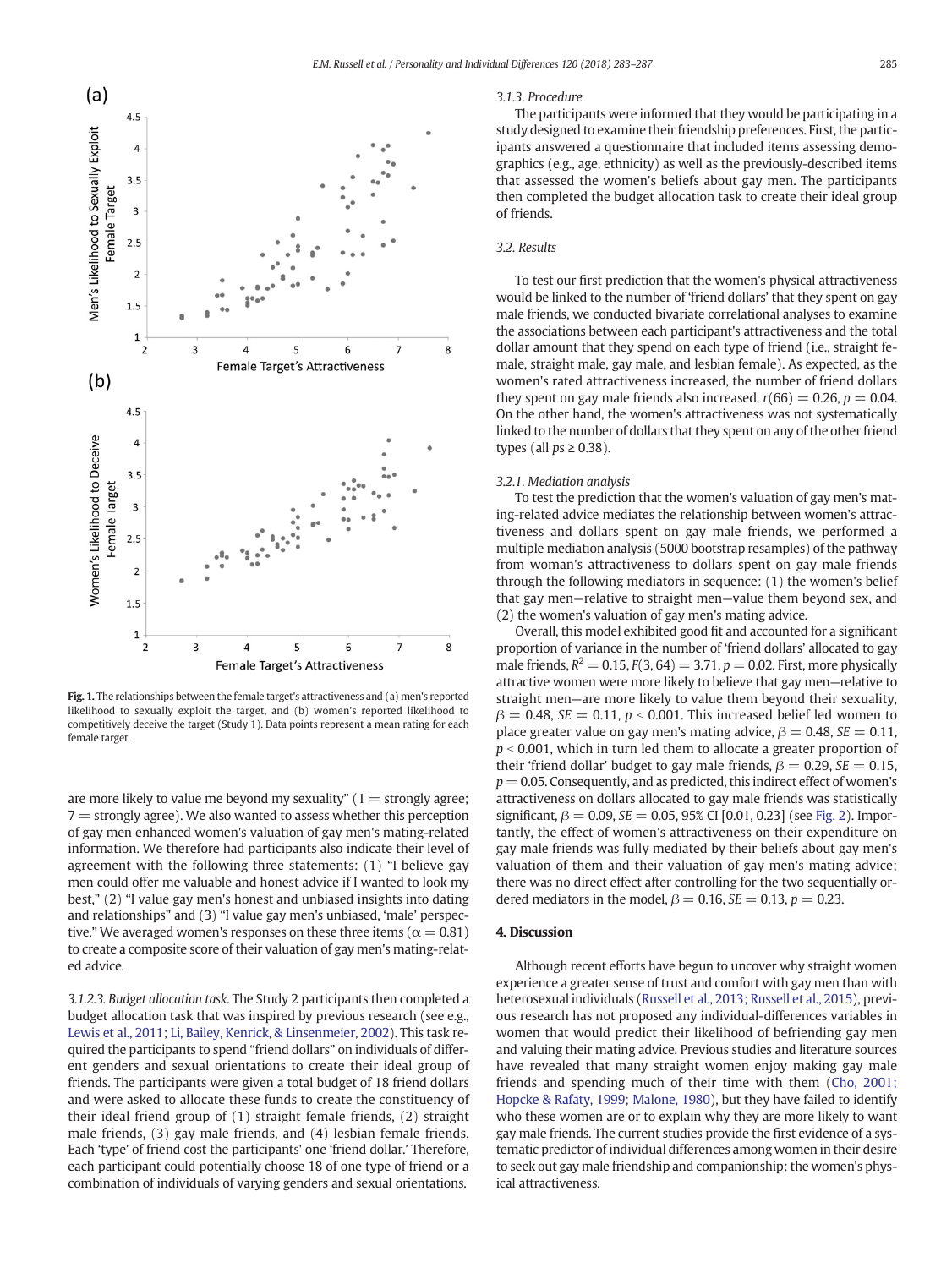Indirect Effect of Attractiveness on Dollars Allocated to Gay Male Friends through M1 and M2 in serial:  $\beta$  = .09, SE = .04, 95% CI [.01, .23].

Overall Model:  $R^2$  = .15,  $F(3, 64)$  = 3.71,  $p = .02$ 

<span id="page-3-0"></span>

Fig. 2. Mediational model illustrating the indirect effect of women's physical attractiveness on "friend dollars" allocated to gay male friends through M1 (belief that gay men value women beyond having sex with them) and M2 (perceived value of gay men's mating information) (Study 2). Note: Bold p-values indicate non-significant a<sub>2</sub> and b<sub>1</sub> paths after controlling for M1 and M2, respectively.

In support of the hypothesis that physically attractive women should be more likely to want gay men as friends, the current studies demonstrated that (1) attractive women are more likely to be sexually exploited and competitively deceived by straight men and other straight women (Study 1); (2) straight women's physical attractiveness is systematically linked to their desire for gay male friendships; and (3) this desire is mediated by (a) women's belief that gay men—relative to straight men—value them beyond sex and (b) women's valuation of gay men's mating advice. Taken together, these findings provide converging support for the idea that the women's own level of physical attractiveness play an important role in their willingness to form friendships with gay men, who are perceived to lack the motives to bias the mating-related advice that they offer to women.

The current studies also add to the body of literature on female mating strategies. The evolutionarily informed literature has documented multiple strategies that women use to counter the exploitative tactics of heterosexual individuals, such as sexual coercion from men (see, for example, [Garver-Apgar, Gangestad, & Simpson, 2007; McKibbin &](#page-4-0) [Shackelford, 2011](#page-4-0)) and mate guarding from other women (see, for example, [Buss & Shackelford, 1997; Krems, Neel, Neuberg, Puts, &](#page-4-0) [Kenrick, 2016](#page-4-0)). The current research reveals a previously undiscovered strategy that attractive women can also employ to avoid the costs that they could incur in their relationships with heterosexual men and women: forming friendships with gay men to protect themselves from information that could be intended to manipulate and deceive them in mating contexts.

### 4.1. Limitations and future directions

The present studies contribute to the growing body of literature suggesting that straight women—particularly those who are frequent targets of sexual and competitive threat—befriend gay men due to their lack of ulterior mating motives and their ability to provide unbiased advice in mating contexts [\(Russell et al., 2015\)](#page-4-0). However, there are a few limitations of the present studies that should be noted.

First, we examined women's preference for having gay male friends but did not examine whether this preference translates to real-life friendships between attractive women and gay men. Regardless of attractive women's preference for gay male friends, it is possible that these friendships may not play out in certain contexts. For instance, in some environments (e.g., high school, conservative colleges) where openly gay men often experience more prejudice and stigmatization from their peers, gay men may be steered toward forming friendships with less socially desirable and, potentially, less attractive individuals. Additionally, it is possible that gay men may not have a strong preference for making friends with attractive (relative to less attractive) women. Because gay men are not sexually attracted to women, gay men may place less of a premium on a female friend's physical attractiveness and may place greater importance on her internal attributes [\(Hopcke & Rafaty, 1999; Malone, 1980\)](#page-4-0). Future experimental or observational research, therefore, should attempt to explore the boundary conditions for these friendships in real-life situations.

Second, although our findings supported our hypothesis that attractive women are more likely to seek gay male friendship because they are more likely to be deceived by straight men and other straight women, there may be another mechanism at work. Specifically, women who befriend gay men may subsequently experience increases in their physical attractiveness via their ability to receive unbiased mating-related advice (e.g., what to wear, or how to present themselves in front of men) from their gay male friends. This aligns with the interpretation made by [Bartlett et al. \(2009\),](#page-4-0) suggesting that women experience increases in their sexual attractiveness when they spend more time around gay male friends. Thus, it would be interesting and informative for future research to determine whether befriending gay men has a positive impact on a woman's physical attractiveness over time and, therefore, makes her more desirable to straight men and more of a competitive threat to other straight women.

Third, Study 2 did not assess attractive women's valuation of mating advice from non-gay males. This, combined with the study procedure prior to the budget allocation task, represents a potential study limitation. Because we asked women how much they value gay men's mating advice, it is possible that these questions "primed" the straight women to allocate more dollars to gay male friends in the budget allocation task. However, the primary implication of this argument is that if the women were similarly "primed" regarding straight men, then they would place a comparable value on their advice. This is contra-indicated by the results of the present Study 1, which clearly show that straight men are particularly likely to give attractive women untrustworthy and misleading mating-related information. If attractive women are aware of this likelihood, which seems likely because of their demonstrated vigilance and upset in response to straight men's deceptive strategies to engage in sex [\(Haselton, Buss, Oubaid, & Angleitner,](#page-4-0) [2005](#page-4-0)), then "priming" the advice of straight men should exaggerate the difference we found, not eliminate it.

This "priming" interpretation also fails the test of theoretical parsimony. Unlike our interpretation, which accounts for all of the findings in the two present studies (including the mediational findings), the priming interpretation cannot account for the other findings that we